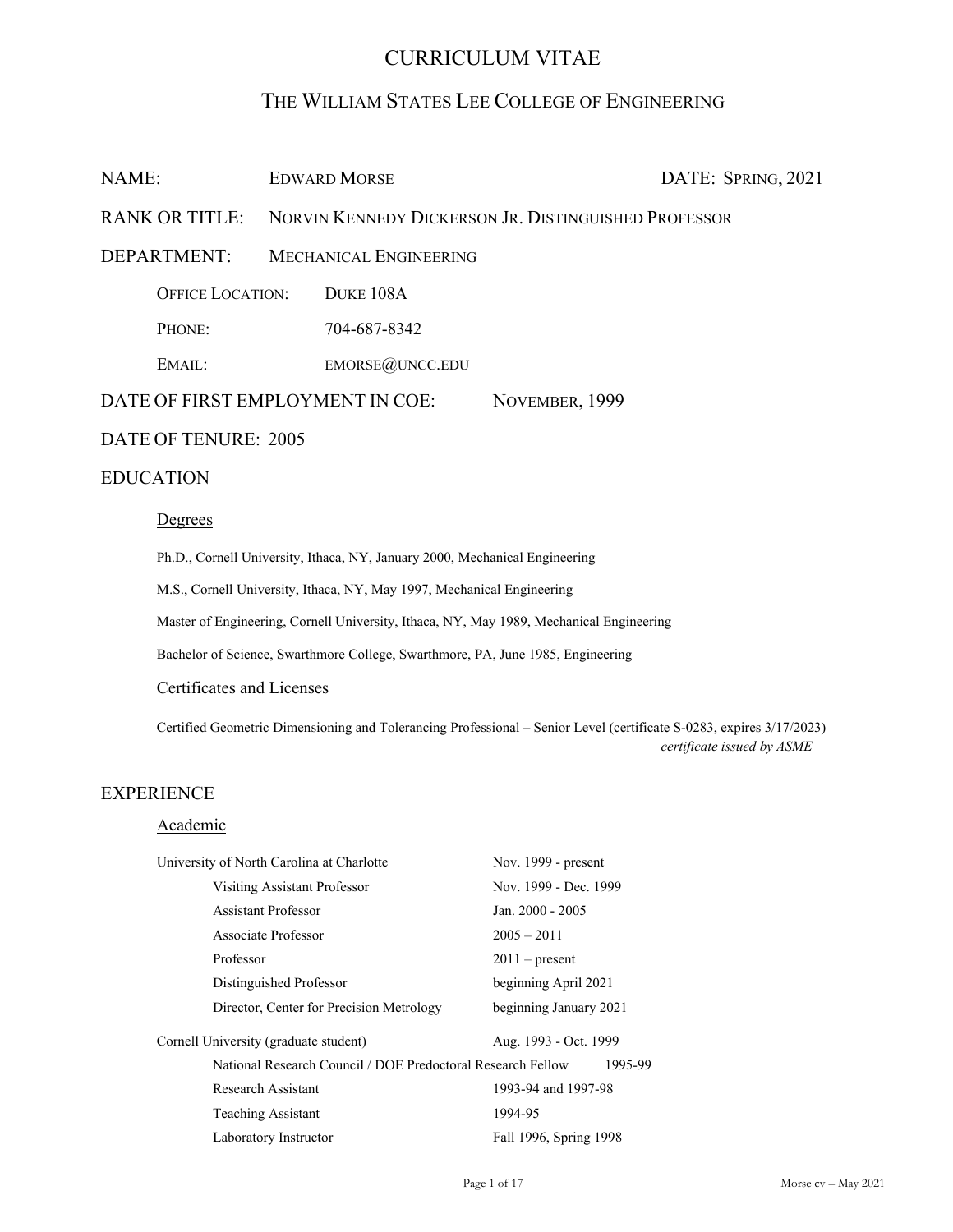## EXPERIENCE (CONTINUED)

### **Industry Positions**

| <b>National Institute of Standards and Technology</b> | July $2007 -$ June $2008$ |
|-------------------------------------------------------|---------------------------|
| Visiting Scientist – Large Scale Metrology Group      |                           |
| Brown & Sharpe Mfg. Co., North Kingstown, RI          | 1989 - 1993               |
| Applications Engineer - Measuring Systems             | 1989 - 1990               |
| Design Engineer - Advanced Systems Group              | $1990 - 1993$             |

## **Consulting**

**American Association for Laboratory Accreditation (A2LA)**, Technical and Lead Assessor, working with accrediting agency for determining compliance with ISO 17025 for dimensional calibration and inspection laboratories. June 2011 – present

**Standards Council of Canada (SCC)**, Technical Assessor, working with accrediting agency for determining compliance with ISO 17025 (formerly 'Guide 25') for dimensional inspection laboratories in Canada. January 2001 – 2014

**National Institute of Standards and Technology (NIST)**, Technical Consultant, working in the development of National Standards for coordinate measuring machines (support of standards group B89.4). 2004 – 2005

**Weinstein Tippetts & Little LLP**, Expert witness for case involving the interpretation of engineering drawings. 2015 – 2016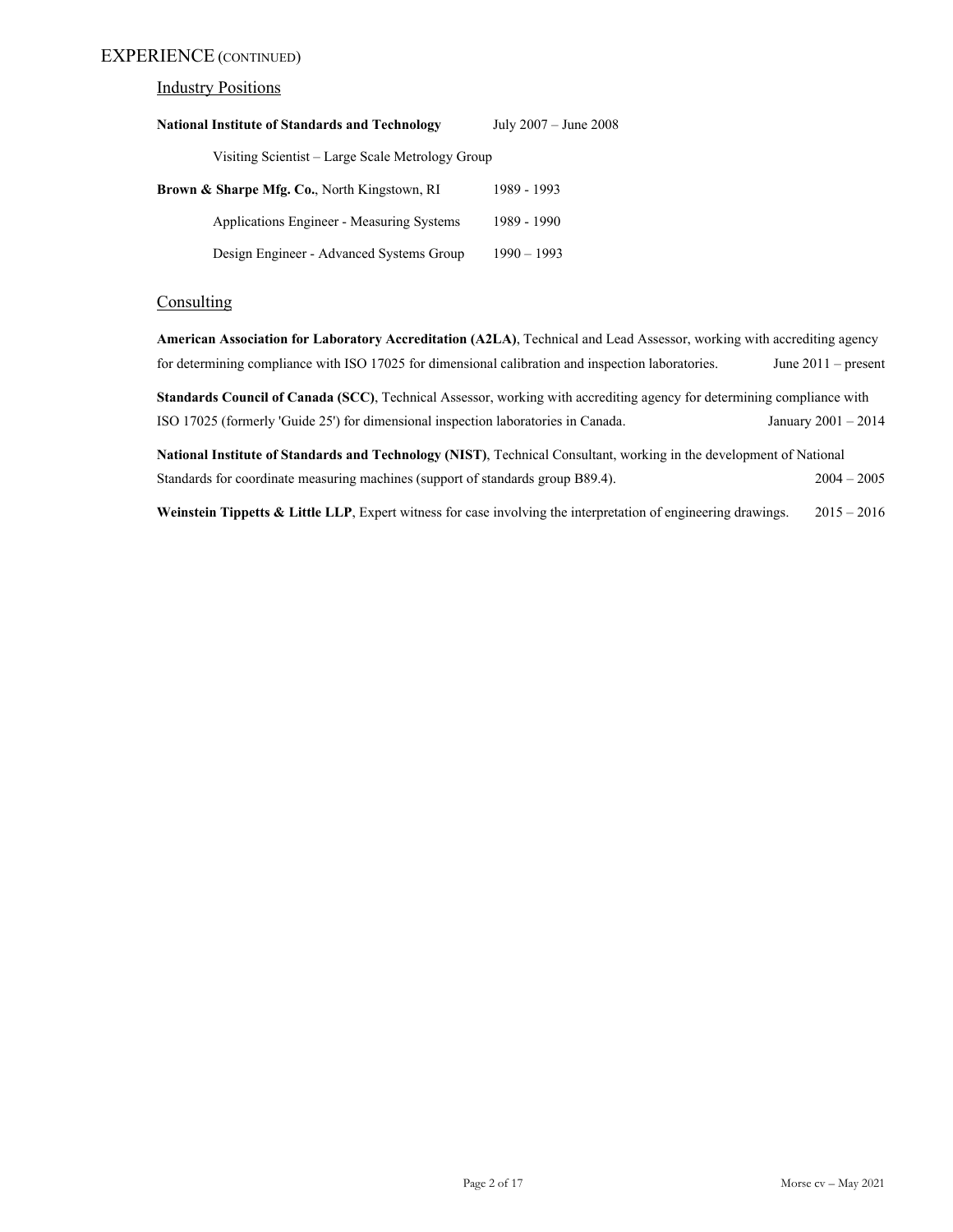# Courses Taught

| <b>Title</b>                                     | Course number   | <b>Dates</b>                                           |
|--------------------------------------------------|-----------------|--------------------------------------------------------|
| Dynamic Systems I                                | <b>MEGR3121</b> | Spring 2000, Fall 2000, 2001, 2002, 2003, Spring 2005, |
|                                                  |                 | Fall 2009, 2010, 2012, 2013, 2014, Spring 2015, Fall   |
|                                                  |                 | 2015, 2016, 2017, 2018                                 |
| <b>Statistical Process Control and Metrology</b> | <b>MEGR3282</b> | Spring 2001, 2002, 2003, 2004, 2005, 2006, 2007, 2009, |
|                                                  |                 | 2010, 2011, 2012, 2013, 2014, 2015, 2016, 2017,        |
|                                                  |                 | Spring & Fall 2018, 2019, 2020, 2021                   |
| Motorsports Instrumentation                      | <b>MEGR3090</b> | Spring 2001 (co taught with Cuttino and Hill)          |
| Geometric Dimensioning and Tolerancing           | <b>MEGR3090</b> | Fall 2008                                              |
| Precision Engineering & Metrology                | <b>MEGR3090</b> | Spring 2015, 2016, 2017, 2018, 2019                    |
|                                                  |                 | (co taught with Evans)                                 |
| Computational Methods                            | <b>MEGR2240</b> | Spring 2006, Fall 2006, Spring 2011, Fall 2011,        |
|                                                  |                 | Fall 2020                                              |
| Theory and Application of Computer-              | MEGR7281/8281   | Fall 2000, taught 2 <sup>nd</sup> half of semester     |
| Aided Tolerancing                                |                 |                                                        |
| <b>Engineering Metrology</b>                     | MEGR6181/8181   | Fall 2006, 2008, 2009, 2010                            |
| <b>Advanced Coordinate Metrology</b>             | MEGR7283/8283   | Fall 2000 (co taught with Hocken), Fall 2001, 2002,    |
|                                                  |                 | 2003, 2004, 2015, 2017, 2019, Spring 2021              |
| Data Analysis & Uncertainty                      | MEGR7090/8090   | Fall 2015, Fall 2017                                   |
|                                                  | OPTI 6000/8000  |                                                        |

Courses Developed (title, number)

 MEGR2240 – Numerical Methods for Engineers (Spring 2006) MEGR3090 – Special Topics: Geometric Dimensioning and Tolerancing (Fall 2008) MEGR3090 – Special Topics: Precision Engineering and Metrology (Spring 2015, with C. Evans) MEGR3090 – Special Topics: Motorsports Instrumentation (Spring 2001, with J. Hill and J. Cuttino) MEGR7283/8283 – Advanced Coordinate Metrology (Fall 2000, with R. Hocken) MEGR7090/8090 – Data Analysis and Uncertainty (Fall 2015, with C. Evans)

# STUDENTS ADVISED

 Undergraduate Students I advised approximately 20 undergraduates per year before advising was taken over by the department in 2006. I have served as advisor for five students in our department-sponsored REU program, one McNair undergraduate researcher, and one student in the honors program. I serve as advisor/mentor/grader for senior design projects.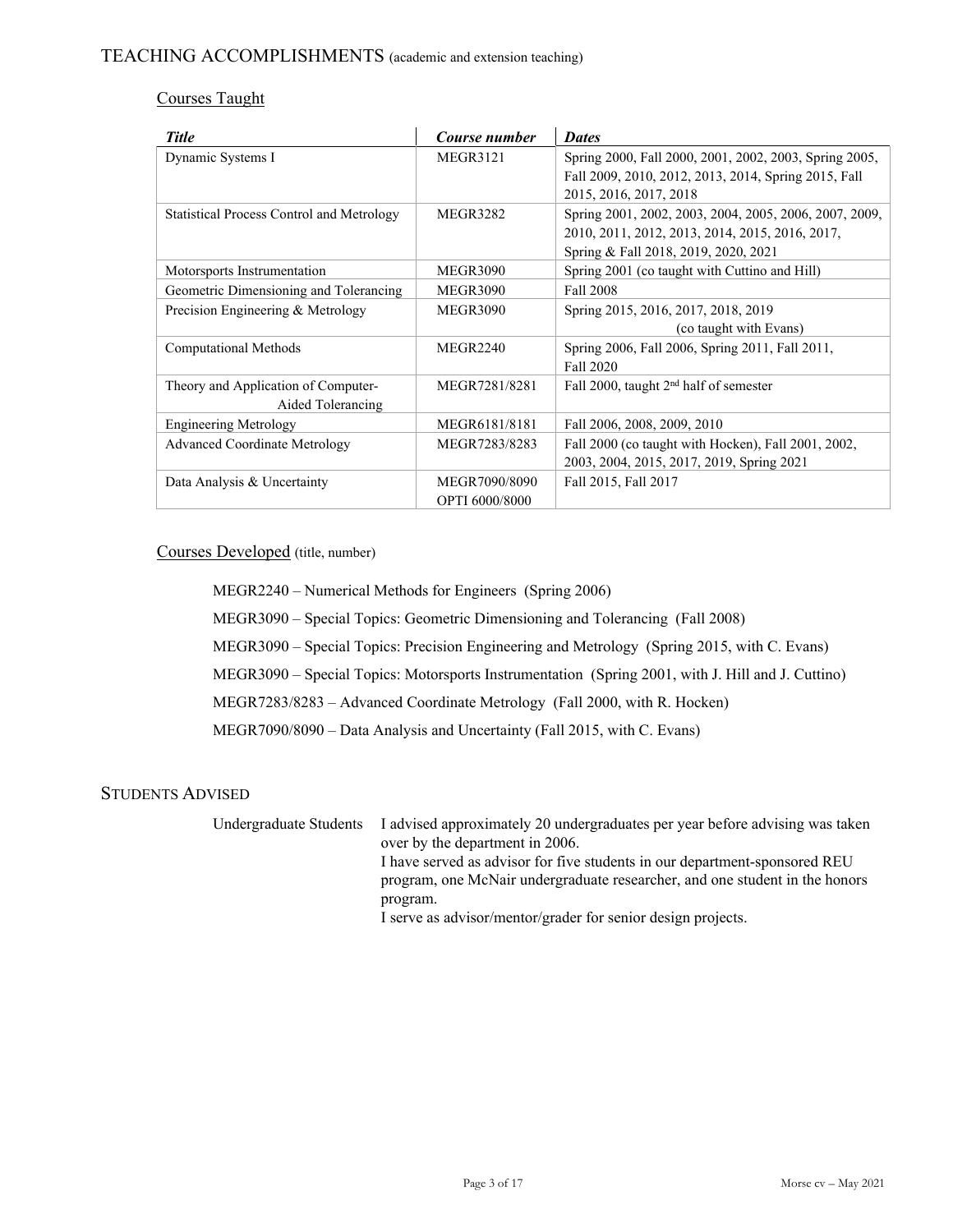### STUDENTS ADVISED – *continued*

Graduate Students (student name, degree, and date)

| Zhihua Zou               | Ph.D. | May 2003        |
|--------------------------|-------|-----------------|
| Terence Fagan            | Ph.D. | May 2005        |
| Xiaobin You              | Ph.D. | December 2008   |
| Samira Khanam            | Ph.D. | December 2009   |
| Jonathan Beaman          | Ph.D. | August 2011     |
| Mario Valdez             | Ph.D. | December 2015   |
| Saeed Heysiattalab       | Ph.D. | August 2017     |
| Farid Javidpour          | Ph.D. | May 2019        |
| Prashanth Jaganmohan     | Ph.D. | December 2020   |
|                          |       |                 |
| Jayaganesh Udayasankaran | M.S.  | May 2002        |
| John Nettles             | M.S.  | May 2004        |
| Kalyana Bhamidi          | M.S.  | May 2005        |
| Graham Averitt           | M.S.  | December 2005   |
| Krishnakumar Gopal       | M.S.  | <b>May 2006</b> |
| Soumajit Dutta           | M.S.  | August 2008     |
| Parikshit Kulkarni       | M.S.  | December 2012   |
| Raunak Jadhav            | M.S.  | May 2014        |
| Victoria Welty           | M.S.  | May 2015        |
| Yue Peng                 | M.S.  | May 2015        |
| Prashanth Jaganmohan     | M.S.  | May 2017        |
| Wenjun Kang              | M.S.  | August 2017     |
| Corbin Grohol            | M.S.  | December 2018   |
| Robert Turnbull          | M.S.  | May 2020        |
| Attilio (A.J.) Mennuti   | M.S.  | May 2020        |
|                          |       |                 |

*I have also served on the committees of numerous M.S. and Ph.D. students with my colleagues in ME&ES* 

External (International) Graduate Committee participation (student name, institution, and date)

| Lars Krogstie              | NTNU Trondheim (Norway) | Jan 2015   |
|----------------------------|-------------------------|------------|
| Nikolas Alexander Theissen | KTH Stockholm (Sweden)  | Dec 2019   |
| Bart Boeckmans             | KU Leuven (Belgium)     | March 2020 |

Current graduate students (degree, years completed, expected graduation)

| Pooya Sharifani | Ph.D. $1.0 \text{ yr}$ | May 2022 |
|-----------------|------------------------|----------|
| Laura Hopper    | Ph.D. $1.0 \text{ yr}$ | May 2022 |

Also two "early-entry" MS students, and an undergraduate researcher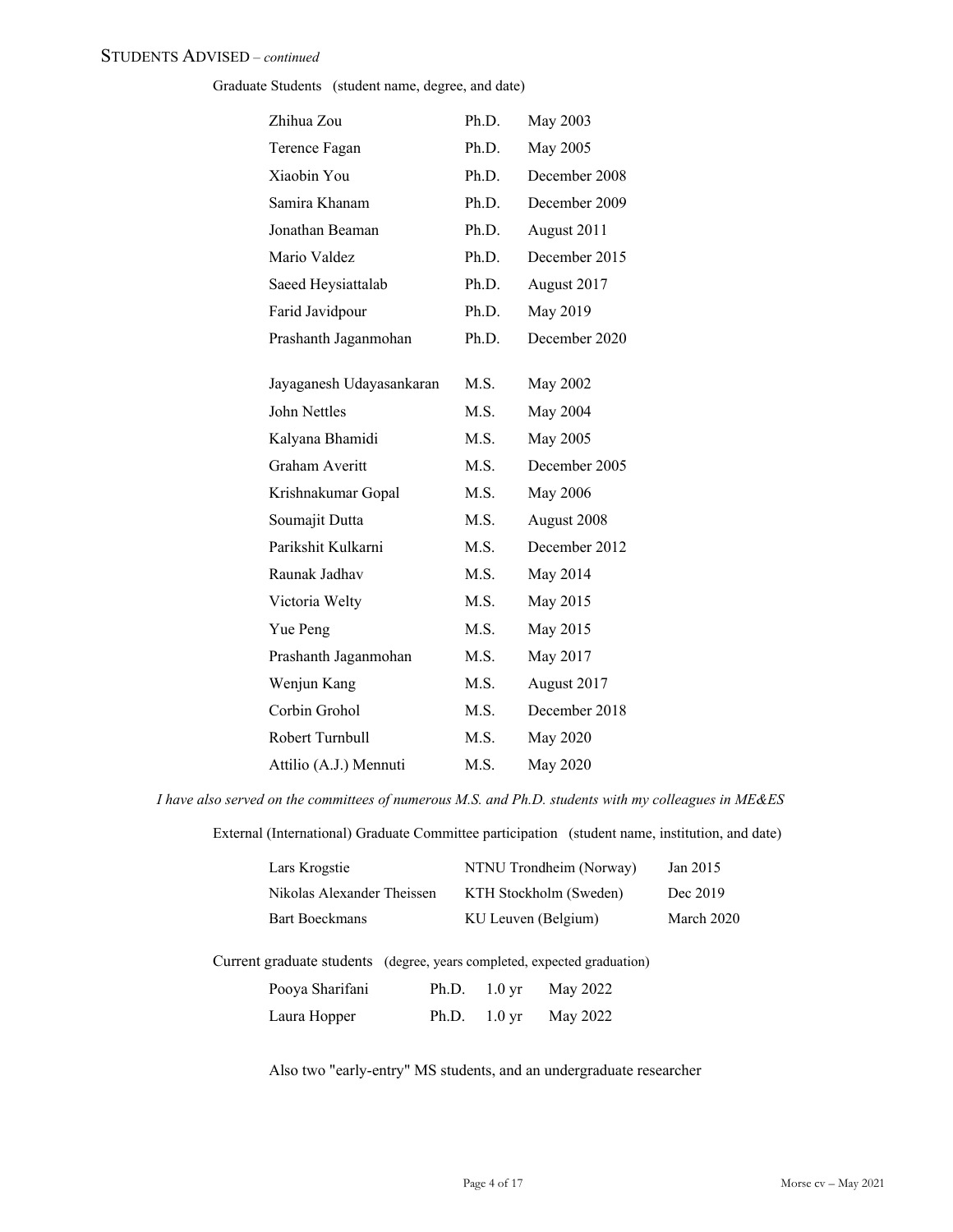### **Highlights**

KEYNOTE PRESENTATIONS

*A Brief Analysis of Recent ISO Tolerancing Standards and Their Potential Impact on Digitization of Manufacturing* – Presented at CIRP CAT 2018, Milan ITALY Co-authors: Shakarji, Srinivasan

*Tolerancing: Managing uncertainty from conceptual design to final product* – Presented at the CIRP General Assembly (STC Dn) 2018, Tokyo JAPAN Co-authors: Dantan, Anwer, Söderberg, Moroni, Qureshi, Jiang, Mathieu

*Recent activities, and the evolution of CMS standards in ISO TC 213 / WG10* – Presented at the

13th Coordinate Measuring Technique Conference 2018 in Szczyrk, POLAND

*Interoperability: linking design and tolerancing with metrology* – Presented at CIRP CAT 2016, Gothenberg, SWEDEN

Co-authors: Heysiattalab, Barnard-Feeney, Hedberg

*Forging the Future of Large Scale Manufacturing* – Presented at CMSC 2016, Murfreesboro, TN

*The Interaction of Population Specifications with Statistical Specifications on Individual Features* – Presented at CIRP CAT 2014, Hangzhou, CHINA

*GD&T – Friend or Foe?* – Presented at Quality Measurement Conference 2010, Orlando FL

#### STANDARDS WORK

Technical project leader for the publication of the following widely-used standards:

ISO 10360-10:2016 *Geometrical product specifications (GPS) — Acceptance and reverification tests for coordinate measuring systems (CMS) — Part 10: Laser trackers for measuring point-topoint distances*

ISO 10360-12:2016 *Geometrical product specifications (GPS) — Acceptance and reverification tests for coordinate measuring systems (CMS) — Part 12:Articulated arm coordinate measurement machines (CMM)* 

Active project team member for the following fundamental ISO standards

ISO 1:2016 *Geometrical product specifications (GPS) — Standard reference temperature for the specification of geometrical and dimensional properties*

ISO 14253-1:207 *Geometrical product specifications (GPS) — Inspection by measurement of workpieces and measuring equipment — Part 1: Decision rules for verifying conformity or nonconformity with specifications*

Chair of ASME committee B89 Standards Committee – Dimensional Metrology (2019 – present)

Chair of ASME Subcommittee  $4 -$ Coordinate Measuring Technology (2016 – present)

Ex-officio member of ASME's Board on Standardization and Testing (2019 – present)

#### CONSORTIUM BUILDING

PrecisionPath Consortium

*Lead PI and founding board member of the PrecisionPath Consortium for Large-scale Precision Manufacturing Innovation. Initial funding by NIST, now a part of the Coordinate Metrology Society.* 

Center for Precision Metrology

*I have been a researcher in this industry-focused center since I joined UNC Charlotte in 1999, and served as the deputy director from 2011-2020. As of January 2021 I have taken the role of center director.*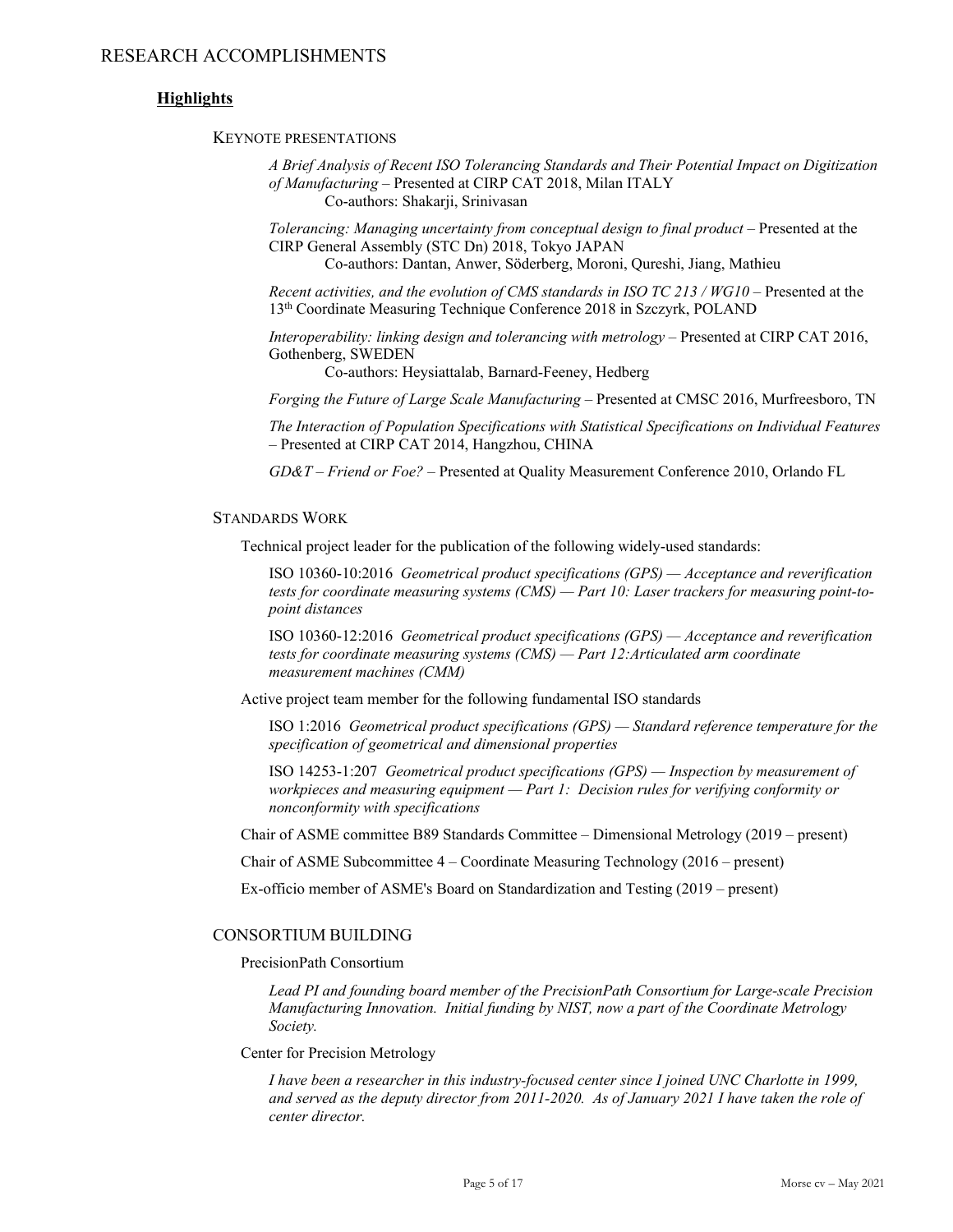#### Publications

Peer Reviewed Journals (i.e. books, book chaps, journals, proc., etc.; provide complete citations)

Morse, E. and Jaganmohan, P., (2020). 6 DOF calibration of profile sensor locations in an inspection station. *CIRP Annals, 69(1)*, pp.465-468.

Morse, E. and Grohol, C., (2019). Practical conformance evaluation in the measurement of flexible parts. *CIRP Annals, 68(1)*, pp.507-510.

Valdez, M. O., Morse, E. P., & Stroup, C. G. (2018). Measurement Uncertainty in Manufacturing Metrology: Uncertainty Analysis on the Measurement of Single-Fiber, PC Endface Fiber-Optic Connectors. *NCSLI Measure*, 12(2), 45-58.

Morse, E., Dantan, J.Y., Anwer, N., Söderberg, R., Moroni, G., Qureshi, A., Jiang, X. and Mathieu, L., (2018). Tolerancing: Managing uncertainty from conceptual design to final product. *CIRP Annals, 67(2)*, pp.695-717.

Valdez, M. O., & Morse, E. P. (2017). The role of extrinsic factors in industrial task-specific uncertainty. *Precision Engineering*, 49, 78-84.

Schmitt, R. H., Peterek, M., Morse, E., Knapp, W., Galetto, M., Härtig, F., ... & Estler, W. T. (2016). Advances in large-scale metrology–review and future trends. *CIRP Annals*, 65(2), 643- 665.

Phillips, S. D., Shakarji, C. M., Balsamo, A., Krystek, M., & Morse, E. P. (2016). The 2016 Revision of ISO 1–Standard Reference Temperature for the Specification of Geometrical and Dimensional Properties. *Journal of Research of the National Institute of Standards and Technology*, 121, 498-504.

Morse E, Welty V., "Dynamic testing of laser trackers", *CIRP Ann - Manuf Technol.* 2015; 64(1):475-478.

Dong, Y., Hutchens, T., Mullany, B., Morse, E., Davies, A., "Using a three-dimensional optical simulation to investigate uncertainty in image-based dimensional measurements," *Optical Engineering*, v 53, n 9, September 2014

Morse, E., Peng, Y., Srinivasan, V., Shakarji, C., "Metrological challenges introduced by new tolerancing standards", *Measurement Science and Technology*, v 25, n 6, June 2014

Zheng, B., Dong, Y., Mullany, B., Morse, E., Davies, A., "Positioning sensor by combining photogrammetry, optical projection and a virtual camera model", *Measurement Science and Technology*, v 24, n 10, October 2013.

Morse, E. and Srinivasan, V., "Size tolerancing revisited: A basic notion and its evolution in standards," *Proc IMechE Part B: J Engineering Manufacture*, 227(5) pp. 662–671, April 2013.

Zheng, B., Dong, Y., Davies, A., Mullany, B., and Morse, E., "Using Optical Projection in Closerange Photogrammetry for 6DOF Sensor Positioning", *Photogrammetric Engineering & Remote Sensing*, vol. 79, no 1, pp. 79-86, January 2013.

Srinivasan, V., Shakarji, C. M., and Morse, E.P., "On the Enduring Appeal of Least-squares Fitting in Computational Coordinate Metrology", *ASME J. Comput. Inf. Sci. Eng.*, 2012;**12(1)**

Salsbury, J.G., Morse, E.P., "Measurement uncertainty in the performance verification of indicating measuring instruments," *Precision Eng*, (2011), doi:10.1016/j.precisioneng.2011.10.001

Muralikrishnan, B., Sawyer, D., Blackburn, C., Phillips, S., Shakarji, C., Morse, E., and Bridges, R., "Choosing Test Positions for Laser Tracker Evaluation and Future Standards Development", *Journal of the CMSC*, Vol. 6, No. 1, Spring 2011.

Miller, J., Dutta, S., Morse, E., and Yague-Fabra J., "Stylus diameter determination using near zero-width reference", *Precision Engineering*, v 35, n 3, p 500-504, July 2011.

Morse, E. P., "*Basic CMM operation*" and "*Design Intent: Geometric Dimensioning and Tolerancing*", in **Coordinate Measuring Machines**, 2nd Edition, Pereira and Hocken, Eds, CRC Press, 2011.

Morse, E.P. and You, X., GapSpace Multi-dimensional Assembly Analysis, Chapter 15, in **Product Lifecycle Management: Geometric Variations**, Giordano, Mathieu, and Villeneuve, Eds., ISTE Ltd and John Wiley & Sons, pp. 273-298, 2010.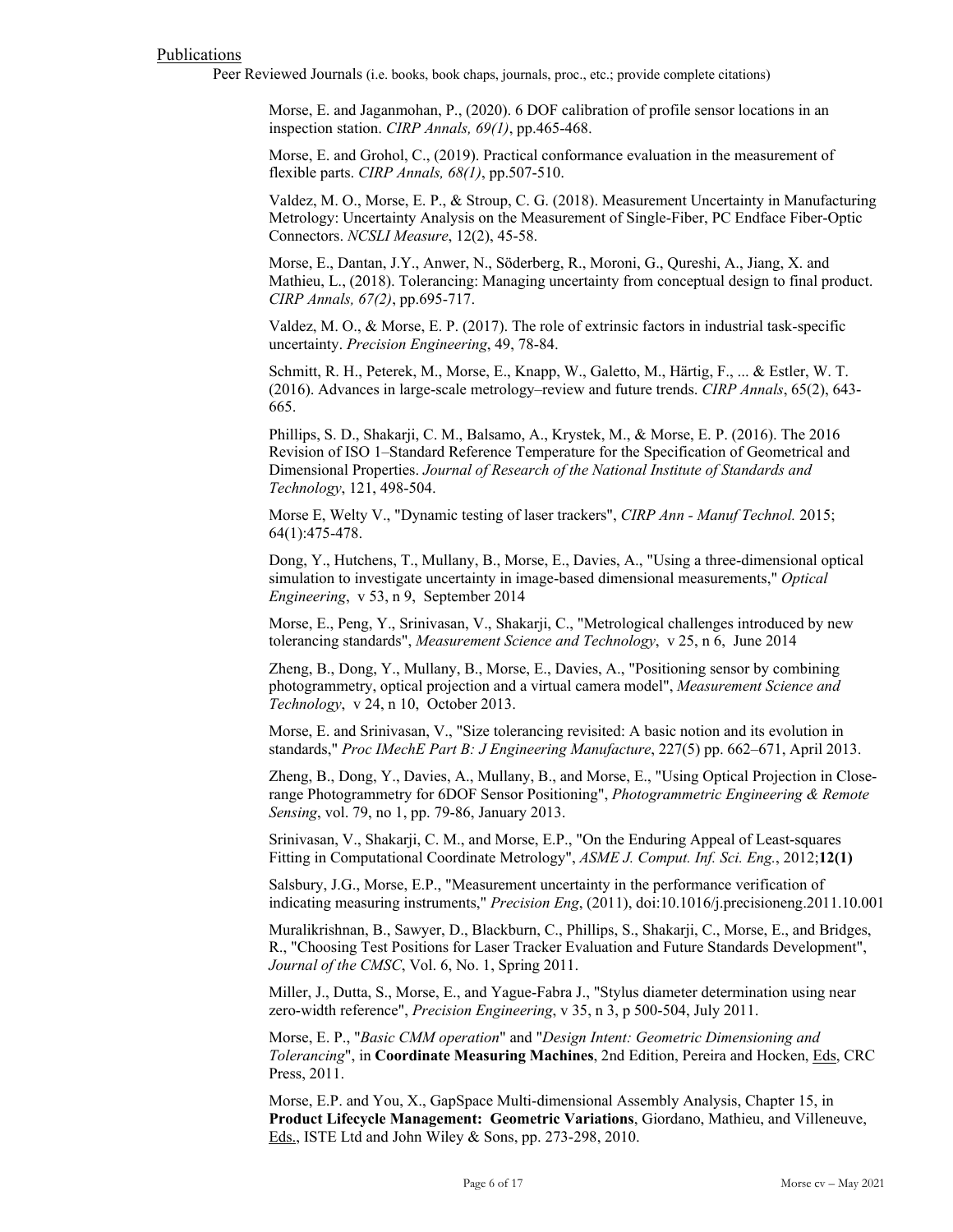Peer Reviewed Journals – *continued*

Subramanian, K. and Morse, E.P., Assembly Analysis of Interference Fits in Elastic Materials, Chapter 2, section 2, in **Precision Assembly Technologies and Systems**, S. Ratchev, Ed., IFIP AICT 315, pp. 41-49, 2010.

Beaman, J. M. and Morse, E. P., "Experimental Evaluation of Software Estimates of Task Specific Measurement Uncertainty for CMMs", *Precision Engineering*, v. 34, no. 1, pp. 28-33, January 2010.

Beaman, J. M., Cuttino, J. F., and Morse, E. P., "Parameter Influence on Dimensional Variation in Green Sand Iron Castings", *Transactions of the American Foundry Society*, Vol 115, pp 349-356, 2007

Morse, E.P., and Farooqui, S. A., "Methods and Artifacts for Comparison of Scanning CMM Performance", *ASME J. Comput. Inf. Sci. Eng*., Vol 7/1, March 2007

Zou, Z., and Morse, E. P., "A gap-based approach to capture fitting conditions for mechanical assembly", *Computer-Aided Design*, Vol 36/8 pp 691-700, 2004.

Morse, E. P., and Zou, Z., "Applications of GapSpace model for multidimensional mechanical assemblies", *J. Comput. Inf. Sci. Eng.* Vol 3 pp 22-30, 2003.

Pasupathy, T. M., Morse, E. P., and Wilhelm, R. G., "A survey of mathematical models for the construction of geometric tolerance zones", *J. Comput. Inf. Sci. Eng.* Vol 3 pp 64-75, 2003.

Cuttino, J. F., Kachru, A., Morse, E. P., and Patterson, S. R., "A Parametric Study on the Effects of Four Casting Parameters on Dimensional Variation in Thin Castings", *Transactions of the American Foundry Society*, Vol. 110, pp 715-731, 2002.

Cuttino, J. F., Kachru, A., Morse, E. P., and Piwonka, T., "The Effects of Shot Blasting on Dimensional Variation of Castings", *Transactions of the American Foundry Society*, Vol. 110, pp 747 - 757, 2002.

Peer Reviewed Conference Papers (full length paper review)

Berglund, J., Söderberg, R., Wärmefjord, K., Leach, R. and Morse, E., (2020). Functional tolerancing of surface texture–a review of existing methods. *Procedia CIRP*, 92, pp.230-235.

Fischer, B. and Morse, E., (2020). Defining and Controlling Variation of Highly-Interrupted Collected Features. *Procedia CIRP*, 92, pp.158-162.

Morse, E., (2019). Design for Metrology–a new idea? *Procedia CIRP*, 84, pp.165-168.

Fischer, B. and Morse, E., (2019), Definition and Evaluation of Induced Geometry for Design. In *ASME International Mechanical Engineering Congress and Exposition* (Vol. 59384, p. V02BT02A058). American Society of Mechanical Engineers.

Morse, E.P., Shakarji, C.M. and Srinivasan, V., (2018). A Brief Analysis of Recent ISO Tolerancing Standards and Their Potential Impact on Digitization of Manufacturing. *Procedia CIRP*, 75, pp.11-18.

Morse, E., Heysiattalab, S., Barnard-Feeney, A., & Hedberg, T. (2016). Interoperability: linking design and tolerancing with metrology. *Procedia CIRP*, 43, 13-16.

Morse E., Srinivasan V., and Voelcker H., "Size tolerancing revisited: A basic notion and its evolution in standards", *12th International CIRP Seminar on Computer Aided Tolerancing*, University of Huddersfield, UK, April 18-19, 2012.

Morse, E., and You, X., "GapSpace Multi-dimensional Assembly Analysis", *11th International CIRP Seminar on Computer Aided Tolerancing*, Université de Savoie, Annecy, France, March 26- 27, 2009.

Beaman, J., and Morse, E., "Experimental Evaluation of Software Estimates of Task Specific Measurement Uncertainty for CMMs", *10th International CIRP Seminar on Computer Aided Tolerancing*, Friedrich-Alexander University, Erlangen, Germany, March 21-23, 2007.

Morse, E., You, X. "Implementation of GapSpace Analysis", *2005 ASME International Mechanical Engineering Congress*, Orlando, FL, November 2005.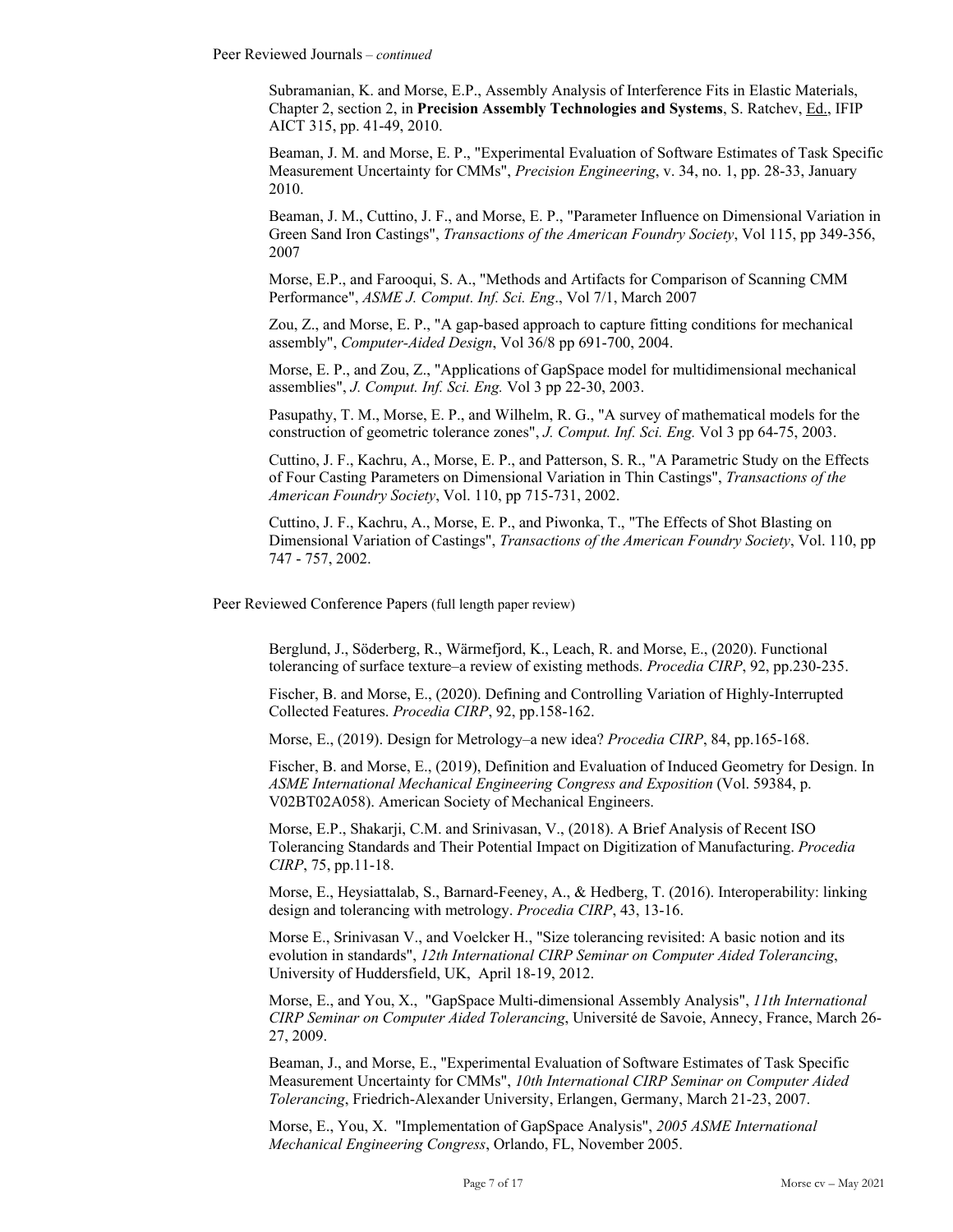Subramanian, K., Morse, E., "Analysis of Interference Fits in Elastic Materials", *2005 ASME Design Engineering Technical Conferences* (Design for Manufacture and Life Cycle), Long Beach, CA, September 2005.

Morse, E. P., "Statistical Analysis of Assemblies having Dependent Fitting Conditions", *Proc. ASME International Mechanical Engineering Congress*, Anaheim, CA, November, 2004.

Morse, E., Gopal, K., Raja, J., "The Surface Wavelength Composition of Thin Wall Iron Castings, and its Influence on CMM Measurements", *Proc. ASME International Mechanical Engineering Congress*, Anaheim, CA, November, 2004.

Morse, E. P., "On the complexity of mechanical assembly", *Proc. DETC 2003, 8th Design for Manufacturing Conference*, Chicago, Illinois, September, 2003.

Zou, Z. and Morse, E. P., "Assembleability analysis using GapSpace model for 2D mechanical assembly", *Proc. DETC 2002, 7th Design for Manufacturing Conference*, Montreal, Canada, September, 2002.

Morse, E. P., "Capturing assembly tolerances and criteria in a common model", *Proc. DETC 2001, 27th Design Automation Conference*, Pittsburgh, PA, September, 2001.

Other (reports, papers and proceedings based on reviewed abstract, invited lectures)

Morse, E., "Recent activities, and the evolution of CMS standards in ISO TC 213 / WG10", *Keynote* presentation at the XIII International Scientific Conference Coordinate Measuring Technique, Szczyrk, Poland, 11-13 April 2018.

Morse, E., Heysiattalab, S., Barnard-Feeney, A., & Hedberg, T. (2016). Interoperability: linking design and tolerancing with metrology. *Keynote* presentation at the CIRP Computer-Aided Tolerancing Seminar, Gothenburg, Sweden. May 2016.

Heysiattalab, S., and Morse, E. (2016). From STEP to QIF: Product and Manufacturing Information. Proceedings of the 31st ASPE Annual Meeting, Portland, OR, October 2016, vol. 65.

Morse, E. P., "Forging the Future of Large Scale Manufacturing" – *Keynote* presentation at CMSC 2016, Murfreesboro, TN, July 2016.

Morse E,. "Tolerancing standards: a comparison", *Quality. 2016* Aug 1;55(8):40-4.

Morse, E., "Accreditation for Dimensional Testing with Coordinate Measuring Machines", Proc 2015 NCSL International Workshop and Symposium, July 21-23, 2015. Grapevine, TX.

Morse, E.P., "The Interaction of Population Specifications with Statistical Specifications on Individual Features", *Keynote* presentation at the CIRP Computer-Aided Tolerancing Seminar, Hangzhou, China. May 12-14, 2014

Morse, E., "Issues in the testing of Portable Coordinate Measuring Systems (CMS)", Proc 2014 NCSL International Workshop and Symposium, July 28-31, 2014. Orlando, FL.

Morse, E., "Interim testing strategies for Coordinate Measuring Machines", Proc. 2013 NCSL International Workshop and Symposium, July 14-18, 2013. Nashville, TN.

Jadhav, R., Morse, E., "Development of error budget software for machine tools", Proc. 28th Annual Meeting of the American Society for Precision Engineering, ASPE 2013, p 427-430, 2013.

Morse, E., "Uncertainty in Dimensional Testing of Workpieces", NCSLI Annual Meeting, July 28-Aug 3, 2012, Sacramento, CA

Morse, E., "The (continuing) evolution of Articulated Arm CMM testing", NCSL I Conference, Washington, DC, August 2011. *Best Paper in the Metrology Skills track*.

Dong, Y., Hutchens, T., Davies, A., Mullany, B., Morse, E., "Evaluating Error Sensitivity in Photogrammetry with 3D Optical Simulation Software", ASPRS Annual Meeting, Milwaukee, WI, May 2011.

Zheng, B., Mullany, B., Morse, E., Davies, A., "Sensing Position by Combining Photogrammetry and Optical Pattern Projection", ASPRS Annual Meeting, Milwaukee, WI, May 2011.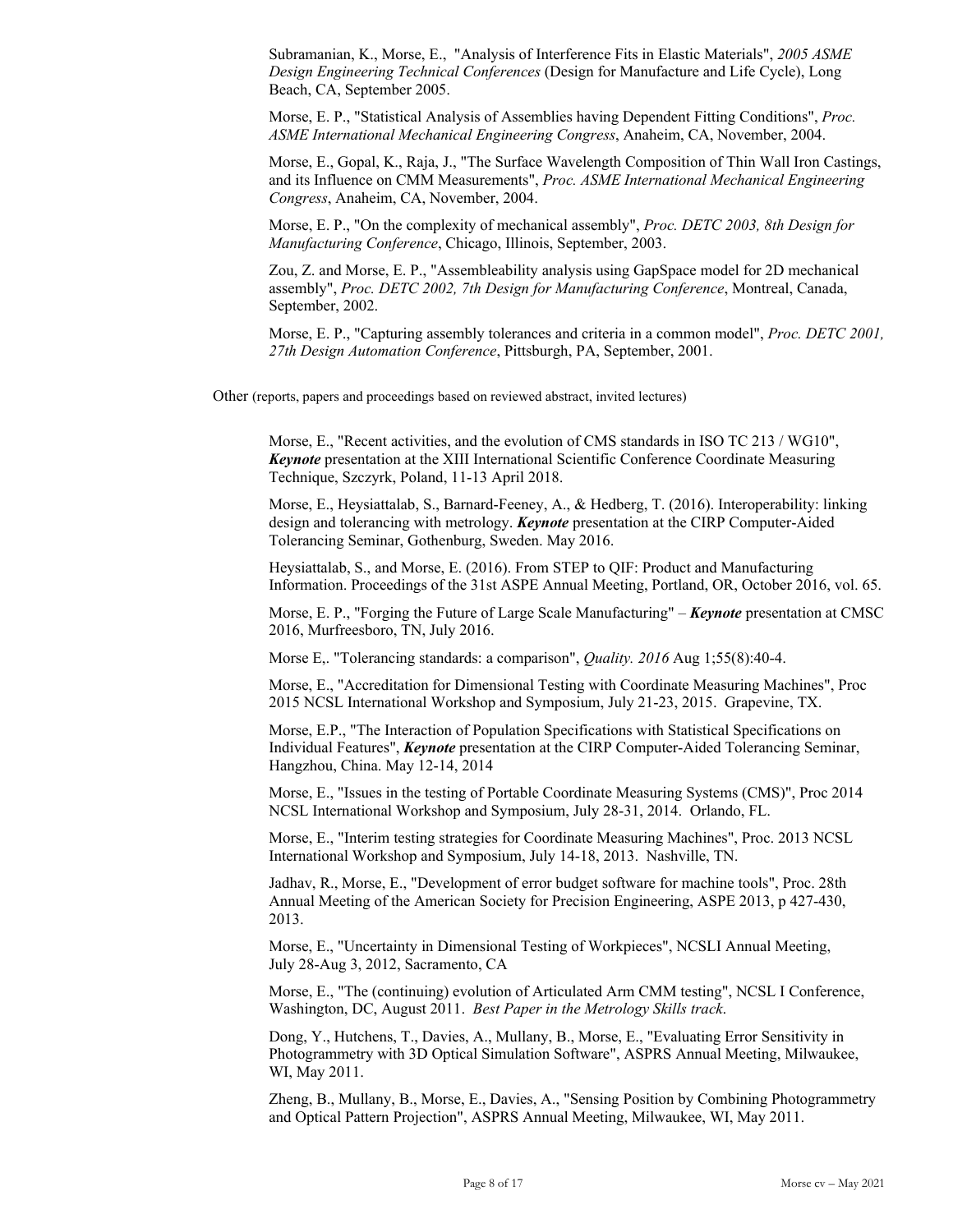Bowes, K., Mullany, B., Morse, E., Davies, A., "Surface Form Measurements Combining Beam Propagation, Optical Scattering, and Photogrammetry", ASPE Spring Topical Meeting on Structured and Free-form Surfaces, Charlotte, NC, March 2011.

Morse, E.P., "New Standards for CMM testing", presented at Measurement Science Conference, Pasadena, CA, March, 2011.

Morse, E. P., "Appropriate Uncertainty Estimates for Instrument Testing", Proc. of the NCSL International Workshop and Symposium, Providence, RI, August, 2010.

Morse, E. P., *GD&T – Friend or Foe?*, invited Keynote Talk, Quality Measurement Conference, Marriott World Center, Orlando FL, March, 2010.

Morse, E. P., "Recent standards development for CMM performance evaluation", Proc. of the NCSL International Workshop and Symposium, San Antonio, TX, August, 2009.

Morse, E. P., "ISO Activity Related to GPS", invited seminar, University of Zaragoza, March 2010, Zaragoza, Spain.

Khanam, S. A., and Morse, E. P., Test Uncertainty Ratio (TUR), *Proc. of ASPE Spring Topical Meeting*, Albuquerque, NM, April 6-7, 2009

Morse, E. P., and Khanam, S. A., Test Uncertainty in ISO TC213, *Proc. of ASPE Spring Topical Meeting*, Albuquerque, NM, April 6-7, 2009

Shakarji, C., Morse, E., Rhoher, R., Phillips, S., Slotwinski, J., *USCAR Digital-Virtual-Tools Team - Modeling of Compliant Parts Project - Phase 2 Final Report*, NIST Report concluding collaboration between NIST and the United States Council for Automotive Research (USCAR), November 2008

Morse, E. P., "CMM Task-specific Measurement Uncertainty", *NSCLI 2008*, Orlando, FL, August 3-7, 2008

Morse, E. P., Work in the ASME B89.4.21 committee relating GD&T and CMM inspection, *ACMC 2008*, Ontario, Canada, June 26-27, 2008

Morse, E., "Metrology Education at UNC Charlotte", presented at *NCSLI 2007*, Saint Paul, MN, July 29-August 2, 2007

Morse, E., and Khanam, S., "The 4:1 Rule for CMM Measurements", presented at the *ACMC 2007*, Rochester, NY, June 21-22, 2007.

Morse, E., "CMM Calibration and the ISO Standards", presented at *NCSLI 2006*, Nashville, TN, August 6-10, 2006

Morse, E., "CMMs vs. GD&T: the ongoing battle", (invited paper), *Proceedings of the Manufacturing and Metrology Conference and Workshop*, Nashville, TN, April 2006.

Morse, E., "Research Activities in Metrology at UNC Charlotte", (invited paper), *Proceedings of the NCSLI Annual Conference*, Washington DC, October 2005.

Morse, E., Raffaldi, J., Schmidl, J., "Multisensor Measurement Platforms", (invited paper) *Proceedings of the International Dimensional Workshop*, Nashville, TN, April 2005.

Gopal, K., Morse, E., and Cuttino, J., "A Study of CMM Measurement Variation in Precise, Thinwall Iron Castings", *Proc. 19th Annual Meeting of ASPE*, Orlando, FL, October 2004.

Morse, E., Farooqui, S., "Alternative Artifacts for Evaluating Scanning CMM performance – an update", *Proc. 19th Annual Meeting of ASPE*, Orlando, FL, October 2004.

Miller, J. , Morse, E., Nettles, J., and Turner, J., "Kite Square", *Proc. 19th Annual Meeting of ASPE*, Orlando, FL, October 2004.

Morse, E., Bhamidi, K., "Performance Testing of a Multi-Sensor CMM based on Single Artifact Measurements", *Proc. 19th Annual Meeting of ASPE*, Orlando, FL, October 2004.

Inampudi, K., Lawton, K., Cherukuri, H., and Morse, E., "Uncertainty in Soakout Time Estimation", *Proc. NCSL International Annual Conference*, Salt Lake City, UT, July 2004.

Morse, E., Bhamidi, K., "Investigations in Hybrid (multi-sensor) CMM errors based on artifact measurement", *Proc. NCSL International Annual Conference*, Salt Lake City, UT, July 2004.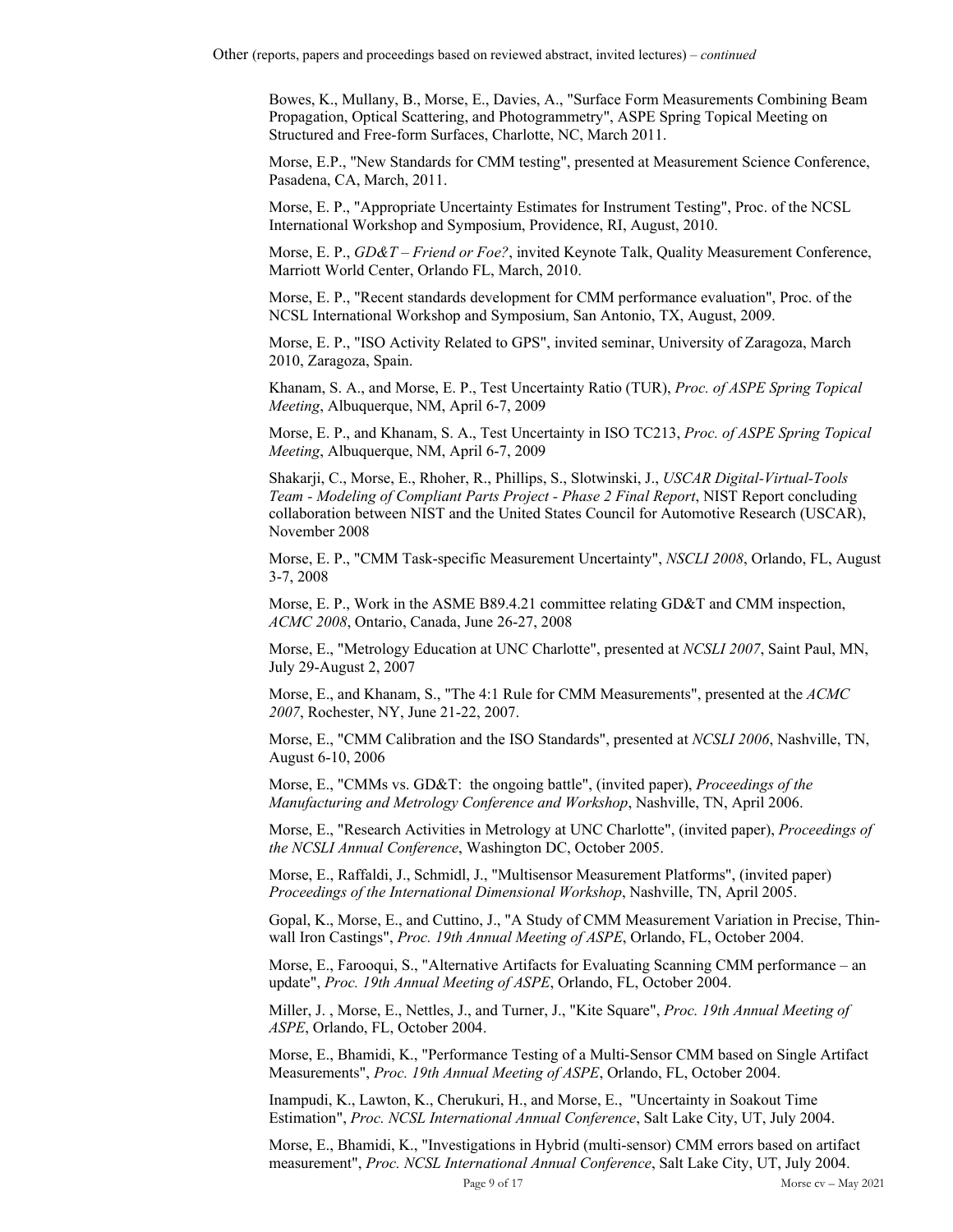Morse, E., "Testing Scanning CMMs - How much do the standard tests tell us?", *International Dimensional Workshop (IDW) 2004*, Nashville, TN, May 10-12, 2004.

Morse, E., Bhamidi, K., "Uncertainty of Measurements Using Multisensor CMMs", *Proc. 18th Annual Meeting of ASPE*, Portland, OR, October 2003.

Morse, E. Farooqui, S., "Alternative Artifacts for Evaluating Scanning CMM performance", *Proc. 18th Annual Meeting of ASPE*, Portland, OR, October 2003.

Cherukuri, H., Inampudi, K., Lawton, K., and Morse, E., "The Influence of Thermistors on Surface Temperature", *Proc. NCSL International Annual Conference*, Tampa, FL, August 2003.

Zou, Z. and Morse, E. P., "Tolerance analysis for a window frame: an underconstrained assembly", *Proc. 8th CIRP International Seminar on Computer-Aided Tolerancing*, pp. 114-123, UNC Charlotte, Charlotte, NC, USA, April 2003.

Morse, E. P., "Uncertainty Q&A", *mfg.* (a magazine distributed by the Brown & Sharpe Manufacturing Co.) Vol 10/1 pp 24-25, April 2003.

Zou, Z., Morse, E. P., "Finding the relative motion space of an assembly using the GapSpace model", *Proc. ASPE Summer Topical Meeting on Tolerance Modeling and Analysis*, Charlotte, NC, July 2002.

Morse, E. P., "Artifact selection and its role in CMM evaluation", *Proc. International Dimensional Workshop (IDW) 2003*, Knoxville, TN, May 2002.

Zou, Z. and Morse, E. P., "2D extension of the GapSpace model for Tolerance Analysis", *Proc. 16th Annual Meeting of ASPE*, Crystal City, MD, October 2001.

Wang, K., and Morse, E. P., "Correlation of Spindle Errors to Piece-Part Accuracy", *Proc. 16th Annual Meeting of ASPE*, Crystal City, MD, October 2001.

Morse, E. P., and Wang, K., "Using alternative artifacts for error motion analysis", *Proc. ASPE Summer Topical Meeting on Precision Bearings and Spindles*, pp. 100-103, State College, PA, June 2001.

Zou, Z. and Morse, E. P., "Statistical tolerance analysis using GapSpace", *Proc. 7th CIRP International Seminar on Computer-Aided Tolerancing*, pp. 313-322, ENS de Cachan, France, April 2001.

Morse, E. P., and Salsbury, J. G., "The interaction of measuring errors and workpiece errors in feature evaluation algorithms", *Proc. 15th Annual Meeting of ASPE*, pp. 485-488, Scottsdale, AZ, October 2000.

Morse, E. P., "Compensation of Probing Errors", *mfg.* (a magazine distributed by the Brown & Sharpe Manufacturing Co.), vol. 7, no. 2, June 2000.

Voelcker, H. B., and Morse, E. P., "Assessing Conformance to a Radius Tolerance", *mfg.* (a magazine distributed by the Brown & Sharpe Manufacturing Co.), vol. 7, no. 1, April 2000.

Morse, E. P., "Distribution-free statistical methods for analyzing linear tolerance accumulation", *Proc. 13th Annual Meeting of ASPE*, pp. 562-566, St. Louis, Missouri, October, 1998.

Morse, E. P., "Short Communication: More on the effects of non-normal statistics in geometric tolerancing", **Geometric design tolerancing: theories, standards, and applications**, Ed. H. ElMaraghy, Chapman & Hall, London, 1998.

Voelcker, H. B., and Morse, E. P., "De-mystifying Cp and Cpk", *mfg.* (a magazine distributed by the Brown & Sharpe Manufacturing Co.), vol. 4, no. 1, April 1997.

Braun, P. R., Morse, E. P., and Voelcker, H. B., "Research in statistical tolerancing: Examples of intrinsic non-normalities, and their effects", *Proc. 5th CIRP Seminar on Computer Aided Tolerancing*, Ed. H. ElMaraghy, pp. 1-12; University of Toronto, Toronto, Canada, April 1997.

Morse, E. P., and Voelcker, H. B., "A tale of two tails", *mfg.* (a magazine distributed by the Brown & Sharpe Manufacturing Co.), vol. 3, no. 1, April 1996.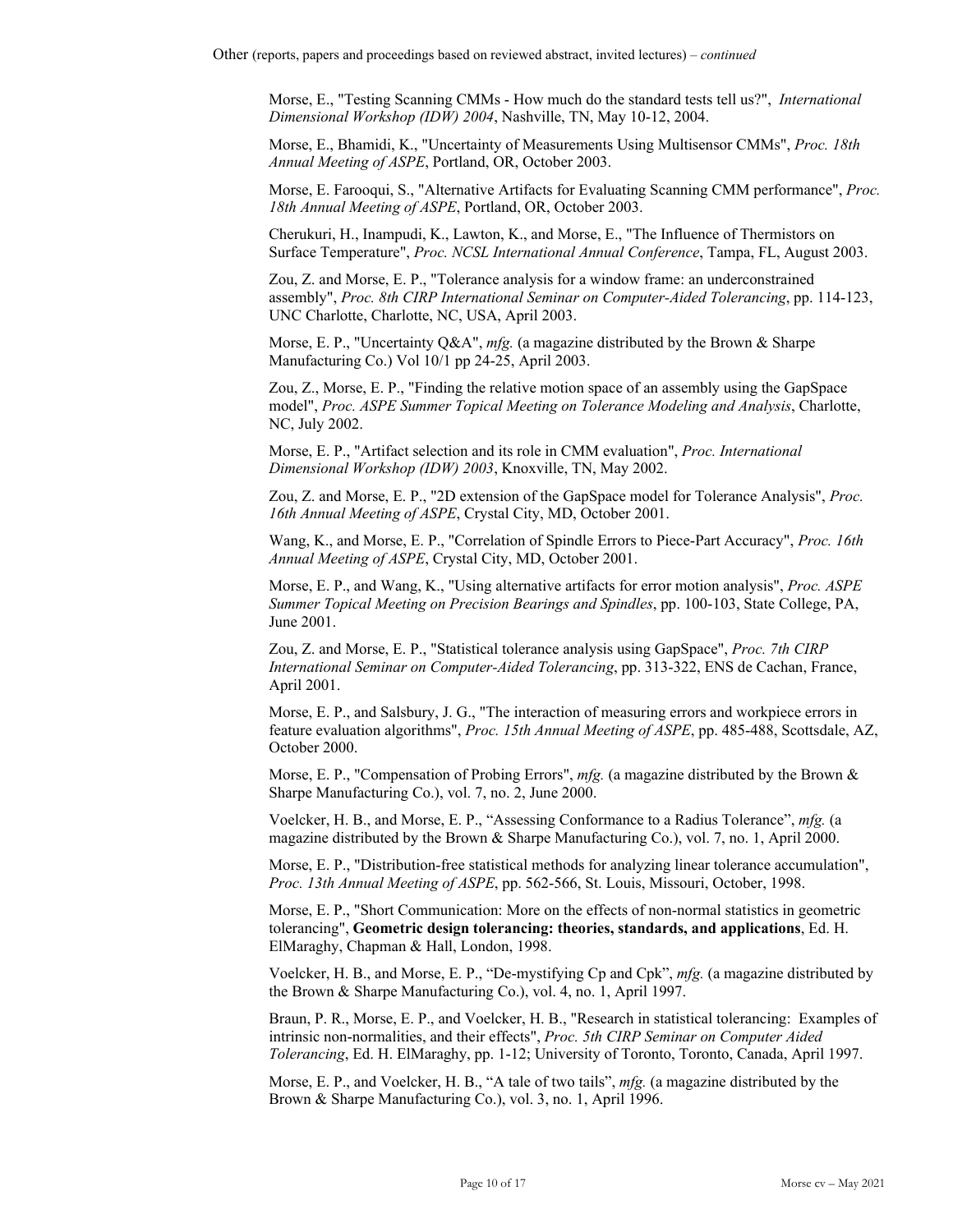Presentations and Other Research Activities

CMSC annual conference, presentation on "QIF 2.0: supporting the Metrology life-cycle", Hollywood Beach, FL, July 2015

Cummins Science and Technology Council meeting, invited presentation on "Advanced metrology tools and their implementation", Columbus, IN, July 2013.

"The Language of Uncertainty and its use in the ASME B89.7 Standards" (presentation only), ASME 2013 Verification & Validation Symposium, May 22-24, 2013, Las Vegas, NV.

Cummins Worldwide Metrology Council Meeting, invited presentation on "CMM Technology and Standards", Columbus, IN, July 2008.

"CMMs: From Construction and Control to Strategies and Performance", Tutorial at QMC 2008, Clearwater Beach, Florida, April 28th-May 1st, 2008.

"Stackup of Tolerances, and Statistics Thereof", invited presentation at the INTEL corporation, Chandler, AZ, May 16, 2006.

Cummins Worldwide Metrology Council Meeting, invited presentation on "Current State of Metrology Technology", Columbus, IN, May 2006.

"A Proposal for New Work Items for WG 10", presented at the September 2005 meeting of the International Organization of Standards in Tsukuba, Japan for Technical Committee 213, WG 10.

Professional Meeting Papers, Workshops (provide date, location, session chair, session organizer, etc.)

E. Morse, P. Jaganmohan, "Capturing Measurement Resources in the QIF Format", QIF Summit, Golden, CO, October 2-6, 2017

Heysiattalab, S., Morse, E., "QIF Measurement Resources Working Group Report", QIF Summit, Arlington, TX, October 5-9, 2015.

Morse, E., "Evaluating CMM Probes, Probe Heads, and Styli", (invited talk), 2014 NACMA Workshop, Toronto, ON, CANADA, September 23-26, 2014.

Morse, E., "Interim testing strategies for Coordinate Measuring Machines", (invited talk), 2014 NACMA Workshop, Toronto, ON, CANADA, September 23-26, 2014.

Morse, E., "Evaluating CMM Probes, Probe Heads, and Styli", (invited talk), 2013 NACMA Workshop, Gaithersburg, MD, August 27-30, 2013.

Morse, E., "Geometric Tolerancing and Coordinate Metrology", (invited talk), 2010 NACMA Workshop, Minneapolis, MN, August 2010.

Morse, E., " Specification, Analysis, and Measurement of Geometric Variability for Discrete Parts Manufacturing", NSF Grantees Conference, Honolulu, HI, June 21-24, 2009.

Khanam, S. A. and Morse, E. P., "Test Uncertainty / TUR", (poster), ASPE Annual Meeting, Portland, OR, October 19-24, 2008

"Standardization on Testing of LaserTrackers", 3rd International Workshop on Traceability in Large Scale Metrology, Braunschweig, Germany, November 14-15, 2006.

Morse, E., "CAREER: Geometric Variability in Engineering Design" (Poster), NSF Grantees Conference, St. Louis, MO, July 24-27, 2006.

Morse, E., "Tolerances that you can't inspect: GD&T interpretation by people and software", (invited talk), 2006 ACMC Workshop, Ottawa, Canada, June 2006.

"Coordinate Measuring Machines", Tutorial at the ASPE 2005 Annual Meeting, Norfolk, VA.

Morse, E., "CAREER: Geometric Variability in Engineering Design: Education, Research and Outreach Activities" (poster only), NSF Career Mentoring Conference, Arlington, VA, January 2004.

Morse, E., "Geometric Tolerancing and Metrology in the Undergraduate Curriculum", NSF Design and Service Research Conference, Dallas, TX, January 2004.

Morse, E., "The Complexity of 'Floating' Assemblies" (presentation only), CIRP 8th International Workshop on Computer-Aided Tolerancing, Charlotte, NC, April 2003.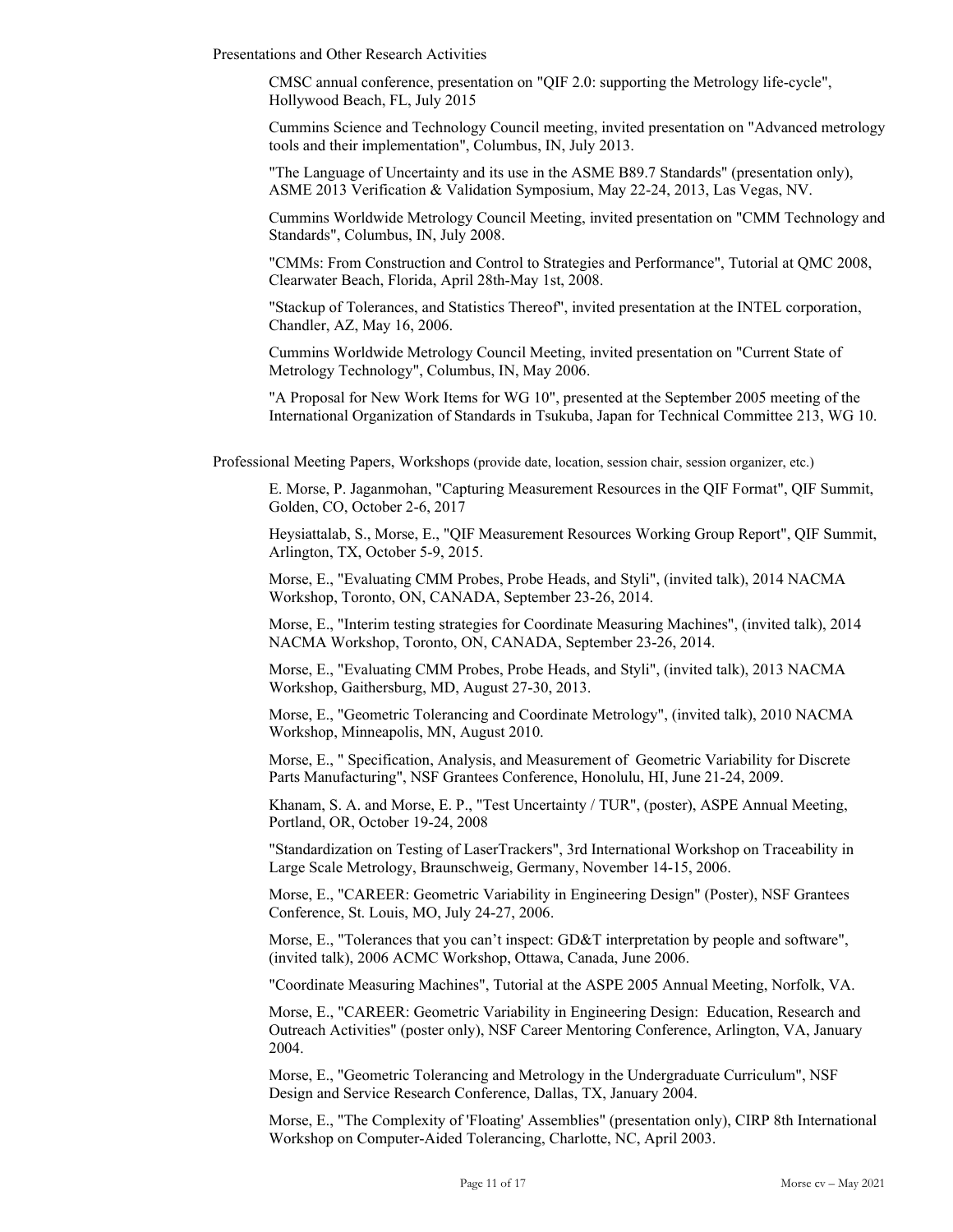Professional Meeting Papers, Workshops – *continued*

Morse, E., "Experimental Measurements of Uncertainty using a Multi-Sensor (hybrid) Coordinate Measuring Machine" (presentation only), International Dimensional Workshop (IDW) 2003, Nashville, TN, May 2003.

Patents (provide title/description, patent number and date or pending)

Invention Report: Specification and Analysis of Geometric Variability in Engineering Design. Invention Report No. 2003-029. Edward P. Morse. June 2003.

US PATENT 9,151,607 B2: **Dimensional measurement through a combination of photogrammetry and optical scattering**; Angela Davies; Brigid Mullany; Edward Morse; and Matthew Davies; assigned to UNIVERSITY OF NORTH CAROLINA AT CHARLOTTE, Charlotte, NC (US).

Grants and Contracts Awarded: (provide principal and co-investigators, title, sponsor, funding dates, amount)

*"Non-contact dimensional inspection - Defect detection"*, funded by Honeywell Inc., \$123,600, January 2021 – August 2021.

*"Enhanced Optical Measurement Technologies"*, funded by Honeywell Inc., \$324,789, January 2020 – August 2020.

*"Error Sources in XCT Systems"*, (PI: Edward Morse), funded by NIST, \$52,134, August 2019 – August 2020.

*"SBIR: Advanced nanometer coordinate metrology for freeform and large optics"*, (PI: Chris Evans, Co-PI: Edward Morse), NASA funding subcontracted from OptiPro Systems, \$31,000, September 2019 – June 2020.

*"SBIR: Chromatic Interferometric Probe"*, (PI: Chris Evans, Co-PI: Edward Morse), NASA funding subcontracted from OptiPro Systems, \$25,000, September 2019 – June 2020.

"Generation of 3D point clouds from multiple line-data sensors", (PI: Edward Morse), \$79,861, funded by +Vantage Corporation, \$79,861, December 2018 – April 2020.

*"Non-contact Dimensional Inspection – Phase 3"*, (PI: Edward Morse), \$161,624, January 2019 – August 2019.

*"North Carolina Consortium for Self-Aware Machining and Metrology (CSAM)"*, (PI: Tony Schmitz, many Co-PIs) \$1,665,532 – July 2018 – June 2022.

*"Application of the Digital Twin Model for Repair Processses"*, (PI: Joshua Tarbutton, Co-PI: Edward Morse), \$120,000 (two phases), July 2018 – June 2020.

*"Non-contact Dimensional Inspection – Phase 2"*, (PI: Edward Morse), \$166,783, January 2019 – August 2019.

*"Investigation of non-contact Profile measurement"*, (PI: Edward Morse), funded by Honeywell, Inc. - \$62,567, July 11 – September 22, 2017.

*"Consortium for Large-scale Precision Manufacturing Innovation"*, (*Lead PI:* Edward Morse, PIs: John Ziegert, Ram Kumar, Antonis Stylianou, Ron Hicks), funded by NIST – \$486,300. Start Date: June 1, 2015.

*"Democratizing the Model-based Domain from Design to Verification: Automatic Generation of Optimized CMM Programs on the DMC",* (PI: Edward Morse), funded by MetroSage, LLC – \$27,883, October 2016 – March 2018.

*"Demonstration of a Closed-loop Digitally Enabled Manufacturing Process using Advanced Metrology Techniques"*, (PI: John Ziegert, Co-PI: Edward Morse), funded by Siemens Energy – \$133,222, August 2016 – January 2018.

*"Improved Methods for Mounting and Alignment of Rotors on Slotter"*, (PI: John Ziegert, co-PI Edward Morse), funded by Siemens Energy, \$55,071 for this extension. Start Date: January 1, 2015.

*"Tolerancing Standards and Associated Modeling Challenges"*, (PI: Edward Morse), funded by NIST – \$340,096. Start Date: October 1, 2014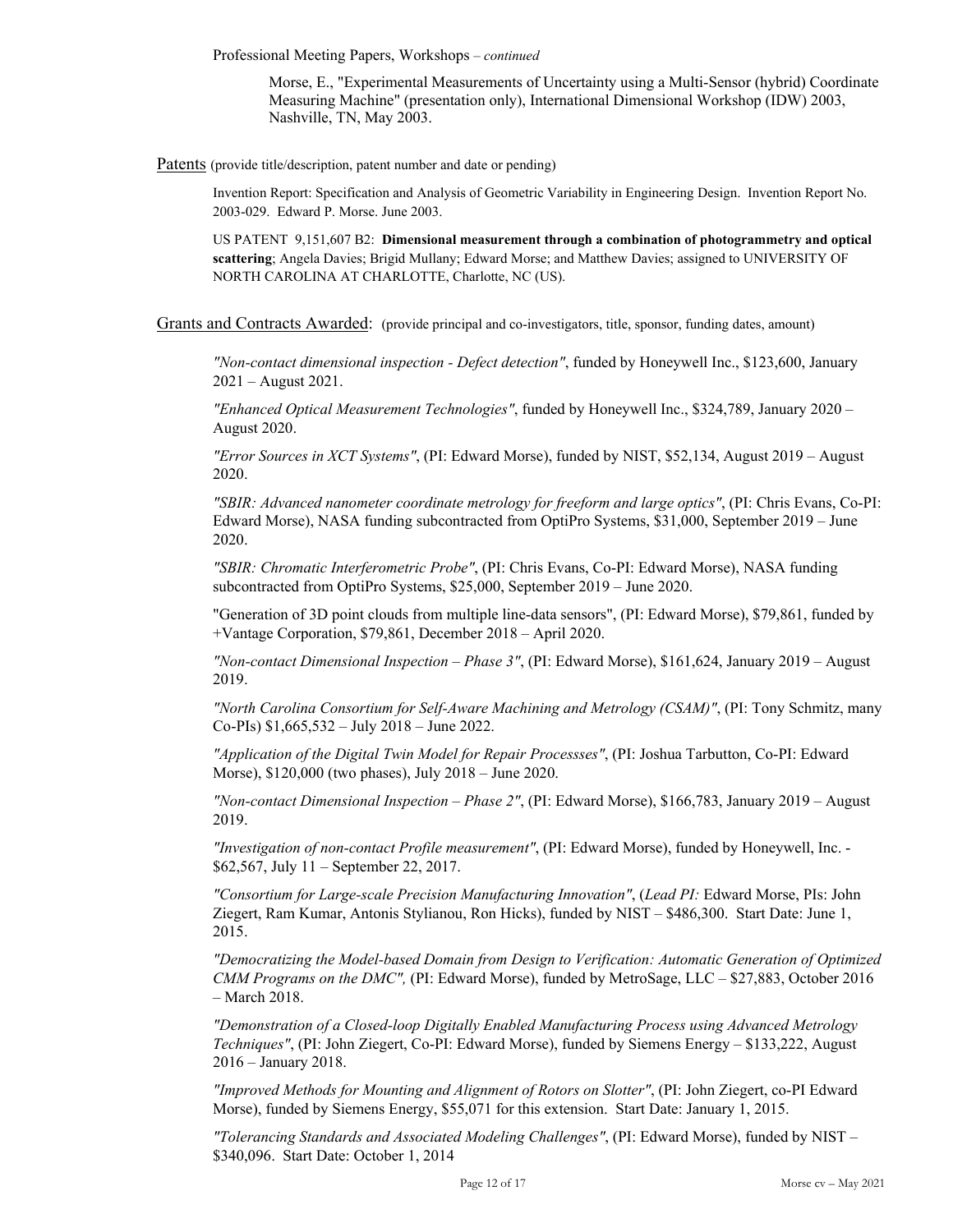*"Measurement Uncertainty in Manufacturing Metrology - Data Pixel case study"*, (PI: Edward Morse), funded by Corning Optical Communications, LLC, \$11,399. Start Date: April 1, 2014.

*"In-Situ measurement of blade tips for tip grinding"*, (PI: Edward Morse), funded by Siemens Energy, \$54,554. Start Date: August 30, 2013.

*"Measurement and Reporting of Muffler IDs"*, (PI: Edward Morse, co-PI Chris Evans), funded by Siemens Energy, \$65,664. Start Date: August 30, 2013.

*"Measurement of Throttle Valves & Components Based on Laser Trackers",* (PI: Edward Morse), funded by Siemens Energy, \$51,204. Start Date: August 15, 2012.

*"Support of Standards for Geometric Product Specification and Verification"*, (PI: Edward Morse), funded by NIST – \$283,896. Start Date: October 1, 2011.

*In Situ Form Metrology in Manufacturing by Combining Engineered Optical Scattering and Photogrammetry*, (PI's: Angela Davies, Edward Morse, and Brigid Mullany), funded by NSF – \$464,062. Start Date: August 1, 2009.

*Advancement of US National Standards for Coordinate Measuring Machines and their sub-systems*, PI: Edward Morse, funded by NIST/Department of Commerce – \$42,382. Start Date: June 15, 2009.

*Estimation of Uncertainty for Machine Tools using Software Simulation*, PI: Edward Morse, funded by Sandia National Labs – \$15,000. Start Date, August 2008.

*Research in the Uncertainty of Dimensional Measurements*, PI: Edward Morse, funded by NIST/Department of Commerce, for support during leave of absence from UNC Charlotte – \$94,950. Start Date: July 1, 2007.

*Test Uncertainty and TUR*, PI:, E. Morse, funded by the NSF I/UCRC Center for Precision Metrology affiliates program – approx. \$89,000

*Metrology Software: I++ for Machine Control*, PI's:, A. Davies and E. Morse, funded by the NSF I/UCRC Center for Precision Metrology affiliates program – approx. \$65,000

*Evaluation and Verification of CMM Task-specific Measurement Uncertainty Tools*, PI: Edward Morse, funded by BWXT–Y12 National Security Complex through the Plant-directed R&D (PDRD) program (this is a subcontract to a DOE prime contract with BWXT) – \$161,019. Start Date: April, 2005.

*Estimation and Validation of CMM Task-Specific Measurement Uncertainty Using a Hole-Plate Artifact*, PI: Edward Morse, funded by BWXT–Y12 National Security Complex through the Plant-directed R&D (PDRD) program (this is a subcontract to a DOE prime contract with BWXT) – \$89,606. Start Date: February, 2004.

*Industry/University Cooperative Research Center for Precision Metrology*, (PI: R. Hocken, Co-PIs: A. Davies, E. Morse, R. Wilhelm) – Funded by the NSF \$215,000. Start date: 1 August, 2003.

*NSF CAREER: Specification and Analysis of Geometric Variability in Engineering Design*, PI: Edward Morse, funded by NSF – \$400,000. Start Date: 15 February, 2003.

*Determination of Bulk Dimensional Variation in Castings*, (PIs: J. Cuttino, E. Morse, and T. Piwonka) – Funded by the DOE \$408,883 with \$405,000 in industrial matching support. Start date: 15 September, 2001.

*Precision Engineering Research Support*, (PI: Edward Morse), funded by OpSource, Inc., \$4597.

*Support of Research Work in Computational Modeling and Analysis*, (PI: Edward Morse), funded by MEAS, Inc. – \$5000

*Thermal Effects in Metrology*, PI's: H. Cherukuri, E. Morse, funded by the NSF I/UCRC Center for Precision Metrology affiliates program – approx. \$65,000

*Research in Interference Assembly*, PI: Edward Morse, funded by a UNC-Charlotte Junior Faculty Grant, \$5865

*Correlation of Spindle Errors to Piece-part Accuracy*, PI: E. Morse, funded by the NSF I/UCRC Center for Precision Metrology affiliates program – approx. \$44,000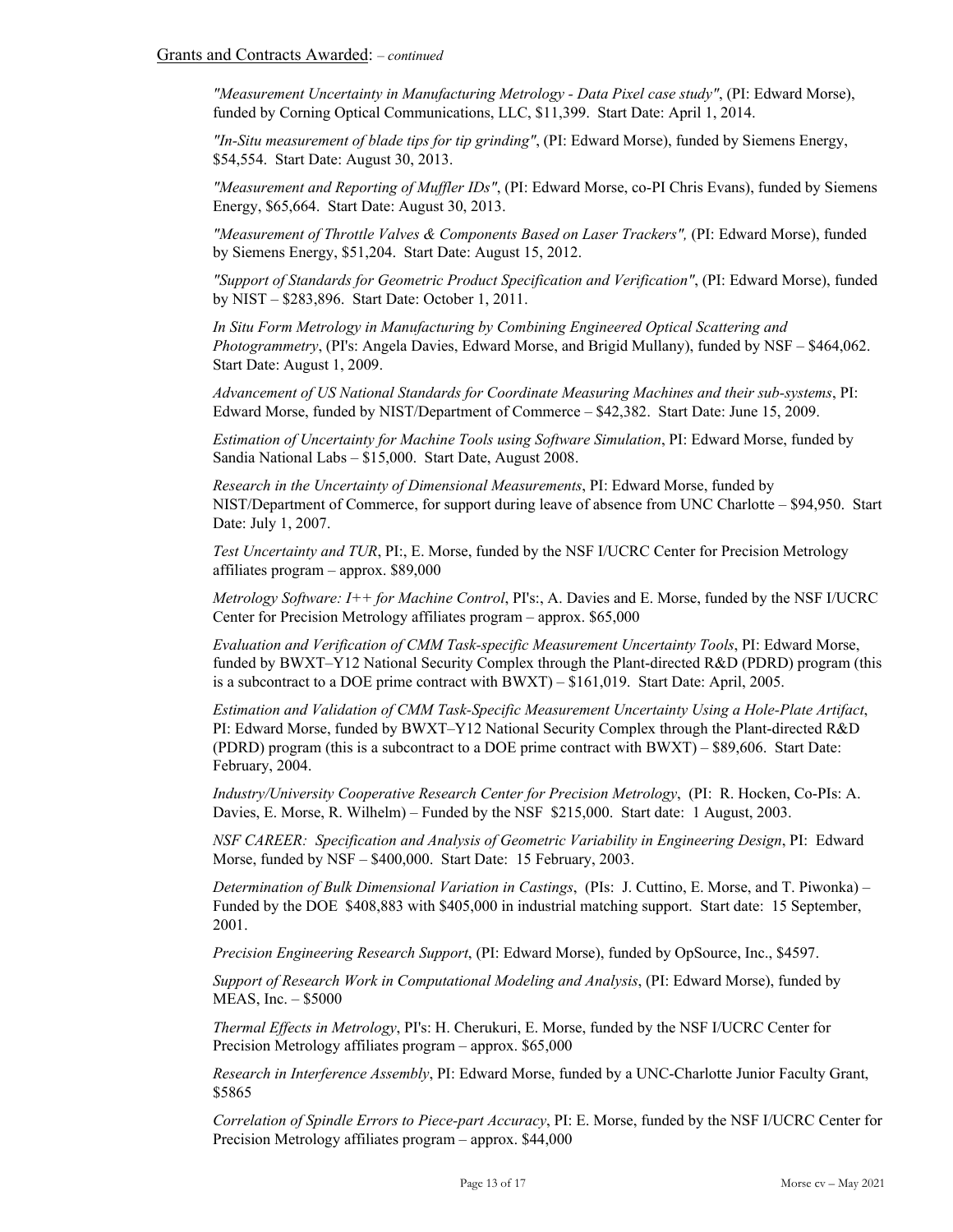*Hybrid CMMs*, PI: E. Morse, funded by the NSF I/UCRC Center for Precision Metrology affiliates program – approx. \$48,000

# SERVICE

Major Committee Assignments (professional, university, college, and departmental and dates)

#### PROFESSIONAL SERVICE

| Chairman, Carolinas Section of SAE                     | June $2008 -$ June $2010$                                                                                                       |
|--------------------------------------------------------|---------------------------------------------------------------------------------------------------------------------------------|
| Member, National Sections Board, SAE                   | May $2008 - 2011$                                                                                                               |
| Board Member, Carolinas Section of $SAE$ $2002 - 2016$ |                                                                                                                                 |
|                                                        | Chairman, Design for Manufacturing Technical Committee, in the Design Engineering Division of ASME<br>July $2008 -$ June $2009$ |

#### UNIVERSITY SERVICE

| GPD Advisory Council                        | (Fall 2013 – Fall 2015)                       |
|---------------------------------------------|-----------------------------------------------|
| Academic Integrity Board                    | $(Aug. 2011 - Aug. 2014)$                     |
| Faculty ITS Advisory Council                | $(Aug. 2010 - May 2012, Fall 2016 - present)$ |
| <b>Faculty Council</b>                      | $(Aug. 2010 - July 2012)$                     |
| Faculty Council – alternate                 | $(Sept. 2008 - May 2009)$                     |
| <b>Faculty Competitive Grants Committee</b> | $(May 2002 - April 2004)$                     |

### COLLEGE OF ENGINEERING SERVICE

Search Committee – Chair of Systems Engineering (Fall 2015)

SPART – Strategic Planning and Assessment Resource Team (Sept. 2003 – 2011)

College of Engineering Reappointment, Promotion, and Tenure Committee (Sept. 2006 – March 2007 )

College of Engineering Academic Policy and Curriculum Committee (Sept. 2004 – May 2006)

Engineering Management faculty search committee (March 2000)

#### DEPARTMENT OF ME&ES SERVICE

Associate Chair for Graduate Programs (September 2011 – December 2014)

Department promotion and tenure review committee (2012–2013, 2015–2016)

ABET Development & Preparation leader (September 2003 – May 2011)

Focus-area Improvement Team leader – Dynamics (Sept. 2003 – Sept. 2011)

Library Representative (2000 – 2006)

Motorsports Lecturer Search Committee (September 2004)

Computational Mechanics faculty search committee (October 2001 – April 2002)

Motorsports faculty search committee (October 2000 – May 2001)

Motorsports Strategic Planning Committee (September 2000 – April 2001)

Department promotion and tenure review committee [non-voting] (2000 – 2001)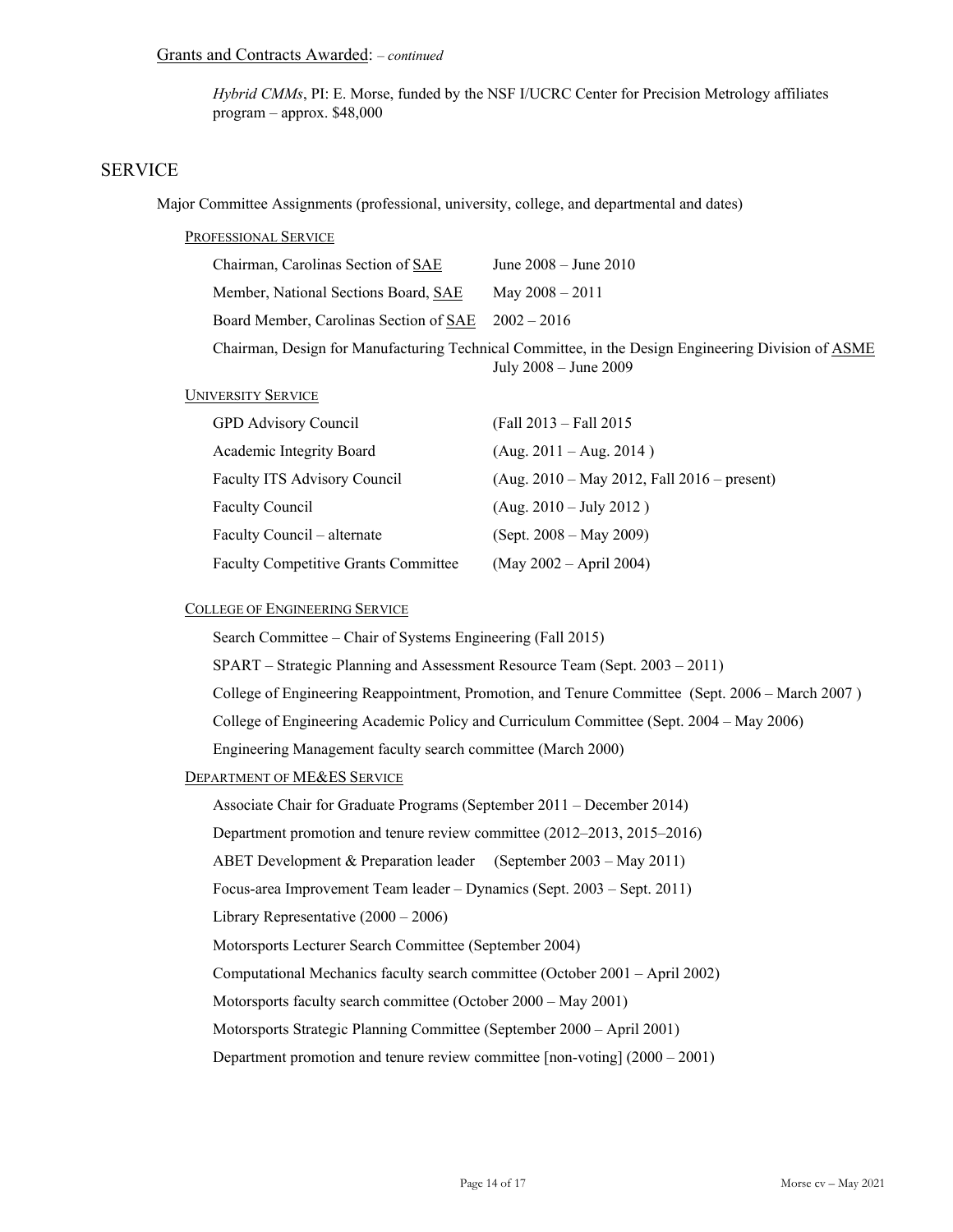Professional and Scholarly Organizations (including memberships, committee assignments, conference planning, editorial services, offices held and dates)

EDITORIAL SERVICES

Guest Editor, **Procedia CIRP** (92) Special Issue - *16th CIRP Conference on Computer Aided Tolerancing (CIRP CAT 2020)* 

Associate Editor, **Precision Engineering** April 2008 – 2014

Journal article reviewer for *Precision Engineering*, *ASME Journal of Mechanical Design*, *ASME Journal of Manufacturing Science and Engineering*, *ASME Journal of CISE*, *International Journal of Machine tools and Manufacture*, *International Journal of Advanced Manufacturing Technology*, *IEEE Transactions on Robotics and Automation*

Conference Paper Reviewer for *ASME Design Engineering Technical Conferences*, *IMECE (ASME Congress)*, *IEEE International Symposium on Assembly and Task Planning*, *The International Conference on Product Lifecycle Management*, *The CIRP International Seminar on Computer Aided Tolerancing*

Reviewer of Abstracts for the *ASPE Annual Meetings, NAMRC*

#### AMERICAN NATIONAL STANDARDS SERVICE ACTIVITY

Participant in ASME standards committees:

Board on Standardization and Testing (ex-officio member)

- B89 Dimensional Metrology main committee (Chair)
- B89.3.4 Axes of Rotation (member)
- B89.7 Measurement Uncertainty (member)
- B89.4 Coordinate Measuring Technology (Division Chair)
	- project team 4.11 Probes and Probe Changers (Team Chair)
- project team 4.20 Software testing (member)
	- project team 4.21 Real environments (member, task force leader)
- Y14.5.1 Mathematical Definition of Y14.5 (member)
- TAG213 US TAG to ISO TC213 (vice-chair)

Participant in ASTM standards committee:

E57.02 3D Imaging Systems- medium range (member 2008-2010)

#### INTERNATIONAL STANDARDS SERVICE ACTIVITY

Participant in ISO standards committees:

| TC213 – Geometrical Product Specification      |                 | committee member                                     |           |
|------------------------------------------------|-----------------|------------------------------------------------------|-----------|
|                                                |                 | advisory group 12 Mathematical Support Group for GPS | $(SME1*)$ |
|                                                | working group 4 | Uncertainty                                          | (SME2)    |
|                                                |                 | working group 10 Coordinate Measuring Machines       | (SME2)    |
| Laser trackers task force (in WG10)            |                 | Task force leader                                    |           |
| Articulated arm CMM task force (in WG10)       |                 | Task force leader                                    |           |
| working groups $2$ , 12, 18 – document monitor |                 |                                                      |           |

\* ISO committee membership is made up of Subject Matter Experts (SMEs). The SME1 is the designated lead for that committee, SME2 is an assigned expert, and SME3 is a non-voting position for additional experts.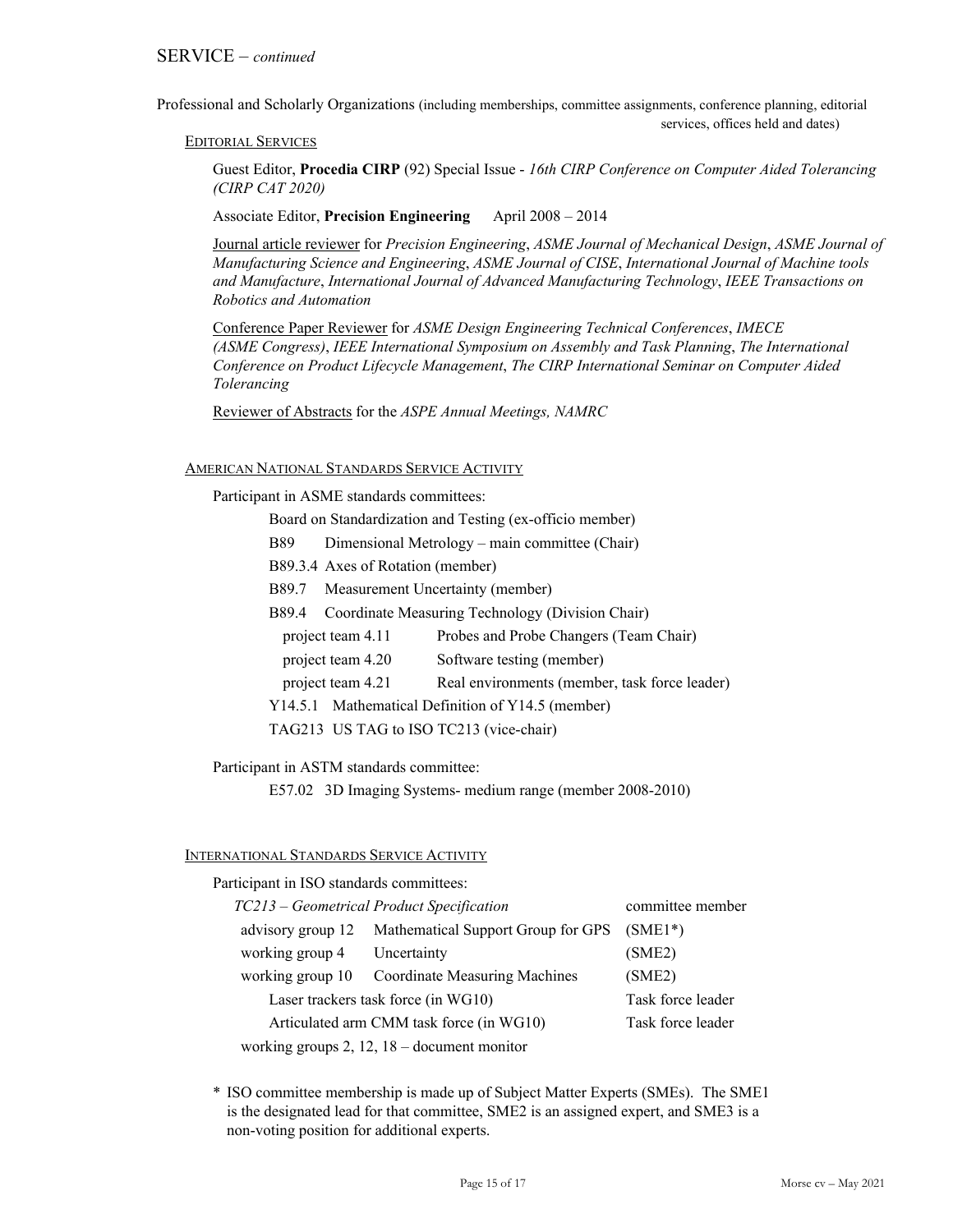### SERVICE – *continued*

PROFESSIONAL SOCIETY MEMBERSHIP

American Society of Mechanical Engineers

American Society for Engineering Education

SAE International (Society of Automotive Engineers)

NCSL International (National Conference of Standards Laboratories International)

DMSC (Dimensional Metrology Standards Consortium)

#### CONFERENCE ORGANIZATION

Organizer and Conference Chair, 16<sup>th</sup> CIRP Conference on Computer-Aided Tolerancing, Charlotte, NC, June 2020 (remote conference)

Technical Organizing Committee, ASPE Spring Topical Meeting, Mechanical Metrology and Measurement Uncertainty, Albuquerque, NM, April 2009

Program Committee, IEEE Intl. Symposium on Assembly and Task Planning, Montreal, Canada, July 2005

Conference Advisory Board, CAD '05, Bangkok, Thailand, June 2005

Topical co-organizer – Surface Quality: Modeling, Analysis and Measurement, IMECE 2004 (ASME Congress), Anaheim, CA, November 2004

Topical co-organizer – Design for Manufacturing, IMECE 2004 (ASME Congress), Anaheim, CA, November 2004

Organizing Committee and Session Chair, NAMRC 32, Charlotte, NC, May 2004

Organizing Committee and Session Chair, The 8th CIRP International Seminar on Computer Aided Tolerancing, Charlotte, NC, April 2003

Organizer and Conference Chair, ASPE Summer Topical Meeting, Charlotte, NC, July 2002

Organizer and Host, SAE Technical Webcast on 42V automotive systems, Charlotte, NC, March 2002

#### CONFERENCE SERVICE

Session Chair, NCSLI Annual Meetings, each year 2003 – 2014

Conference Chair, 12th Design for Manufacturing and Life Cycle, Las Vegas, Nevada, Sept. 2007

Conference Co-chair, 11th Design for Manufacturing and Life Cycle, Philadelphia, PA, Sept. 2006

Session Chair, Design for Manufacturing and Life Cycle, 2004, 2005

Session Co-chair, ASPE Annual Meeting, Crystal City, VA, Nov. 2001

Session Chair, Design Automation Conference, Pittsburgh, PA, September 2001

Session Chair, ASPE Summer Topical Meeting, State College, PA, June 2001

#### Outreach and Community Service

Served on multiple review panels at NSF, 2003 – 2009

Speaker at "CAREER Workshop" sponsored by the University Program Development office, April 2004

Mentor of a McNair Undergraduate Fellow – Summer 2003

I give frequent tutorials at the ASPE and NAMRC conferences, usually centered on Dimensional Metrology and Standardization.